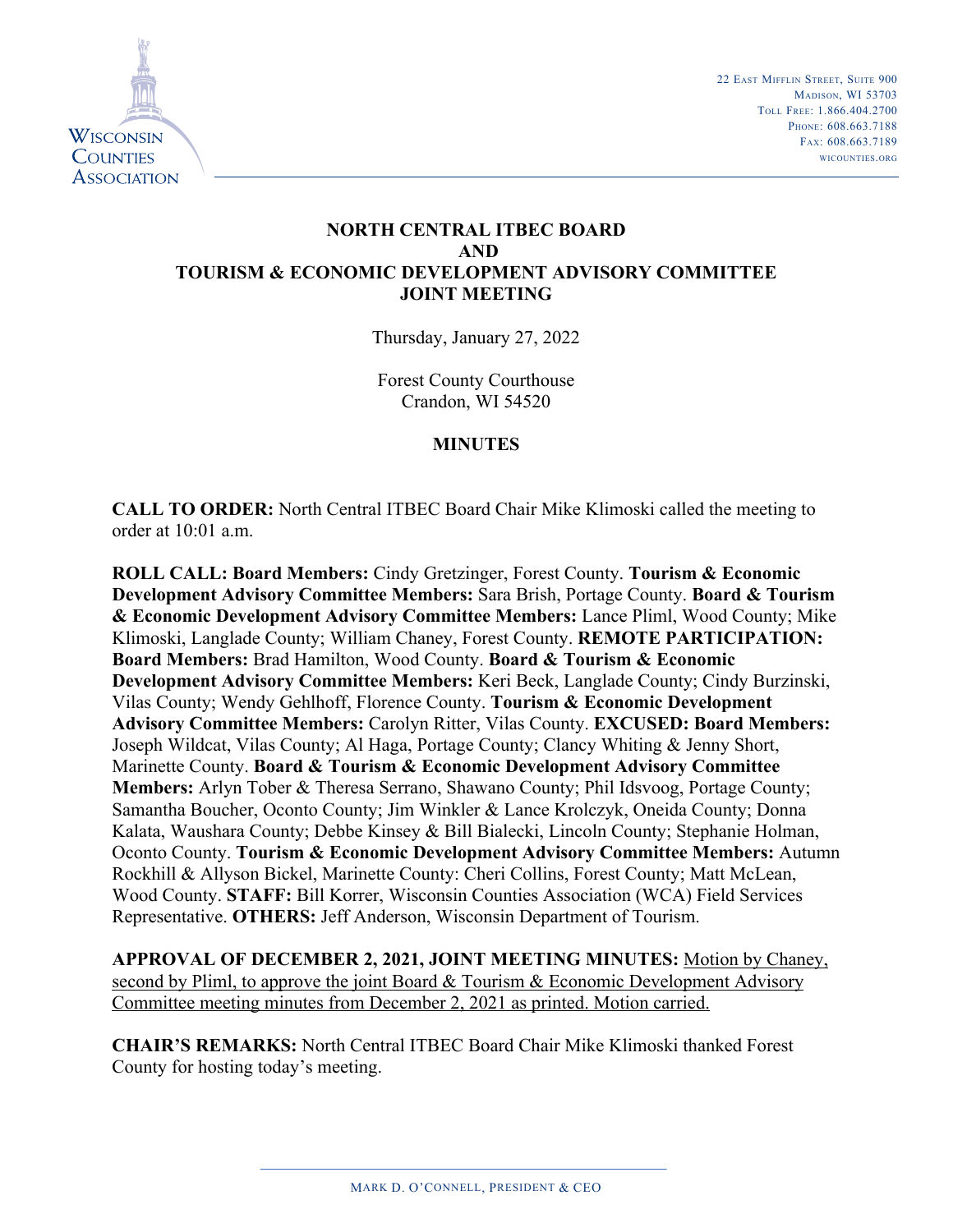North Central ITBEC Board & Tourism & Economic Development Advisory Committee Joint Meeting Minutes Page 2 January 27, 2022

**PROJECT DIRECTOR'S REPORT:** Bill Korrer informed the Board members that the IRS federal mileage rate for 2022 will be \$0.585 per mile traveled for business purposes.

- a. WCA Opioid Litigation: Bill Korrer updated the Board & Committee on the WCA Opioid Lawsuit Litigation. Discussion followed.
- b. Northwoods Rail Transit Commission: Bill Korrer deferred to Northwoods Rail Transit Commission Chair Wendy Gehlhoff for the latest news. Ms. Gehlhoff said that the Surface Transportation Board approved the transaction between Canadian National and WATCO on December 20, 2021. The actual transfer is scheduled to happen on January 29, 2022. Ms. Gehlhoff will forward a couple of PowerPoint presentations to Bill Korrer to share with everybody. Ms. Gehlhoff said that WATCO is talking about pursuing some grant funding, but technically those funds must go to an entity like the Northwoods Rail Transit Commission, so their work isn't done yet.
- c. WCA Legislative Exchange February  $8 \& 9, 2022$ : The 2022 Wisconsin Counties Association Legislative Exchange will be held on February 8 & 9, 2022, at the Madison Concourse Hotel & Governor's Club in downtown Madison. Additional information and registration is available online at https://www.wicounties.org/exchange/

**FINANCIAL REPORT:** Bill Korrer explained that the financial report has the complete 2021 calendar year and the year to date for 2022. Once again, because of COVID and remote participation options, the North Central ITBEC did not exceed the WCA's travel allocation. 2022 dues have been received from nine counties. The current undesignated fund balance is \$35,442.25.

a. Consideration Of Relabeling And Modification Of 2021 Line Item Accounts To 2022 Accounts**:** Staff recommended relabeling the following 2021 accounts as 2022 accounts - Close out 2021 "Promotions Budget" in the amount of \$11,711.00, and return funds to *Unallocated Revenue* account; close out 2021 "Sports Show Mileage Reimbursement" in the amount of \$1,447.65 and return funds to *Unallocated Revenue* account; close out 2021 "Website Hosting & Maintenance" in the amount of \$620.00 and return funds to *Unallocated Revenue* account; close out 2021 "Advertising Graphics Design & Layout Funds" in the amount of 715.00 and return funds to *Unallocated Revenue* account; close out "2021 Travel Expense Overage" in the amount of \$1,000.00 and return funds to *Unallocated Revenue* account. These total closeouts total \$16,493.65. And then create a "Promotions Budget" and fund it with \$15,000.00, funds to come from *Unallocated Revenue* account; create "Sports Show Mileage Reimbursement" and fund it with \$2,000.00, funds to come from *Unallocated Revenue* account; create "Website Hosting & Maintenance" and fund it with \$1,000.00, funds to come from *Unallocated Revenue*  account; and create "Advertising Graphic Design & Layout" and fund it with \$865.00, funds to come from *Unallocated Revenue* account. These newly created accounts would need \$18,865.00 to be funded. If adopted, it would result in a net reduction to the *Unallocated Revenue* account of \$2,371.35.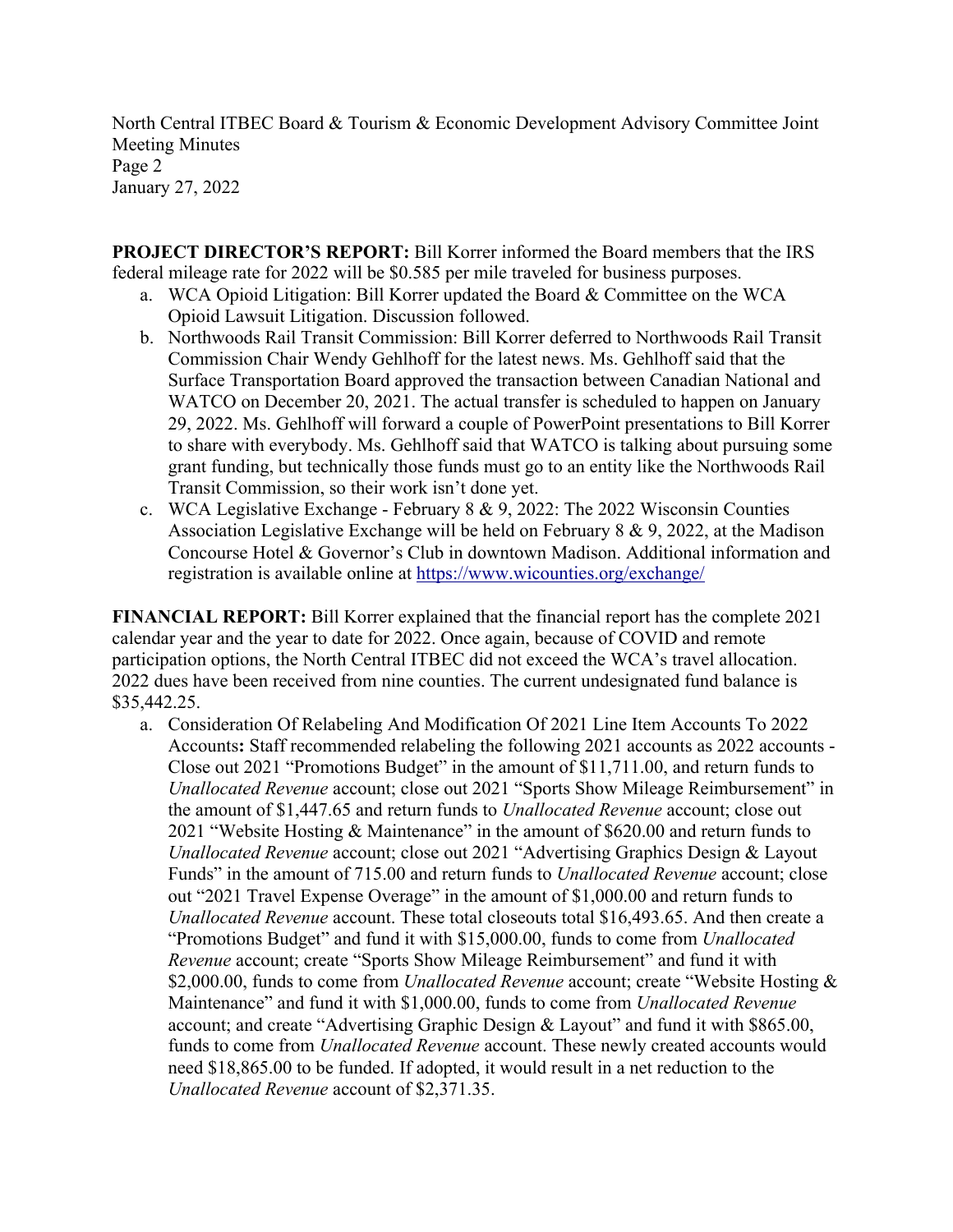North Central ITBEC Board & Tourism & Economic Development Advisory Committee Joint Meeting Minutes Page 3 January 27, 2022

Motion by Pliml, second by Hamilton, to adopt staff's recommendations to close out 2021 "Promotions Budget" in the amount of \$11,711.00, and return funds to *Unallocated Revenue* account; close out 2021 "Sports Show Mileage Reimbursement" in the amount of \$1,447.65 and return funds to *Unallocated Revenue* account; close out 2021 "Website Hosting & Maintenance" in the amount of \$620.00 and return funds to *Unallocated Revenue* account; close out 2021 "Advertising Graphics Design & Layout Funds" in the amount of 715.00 and return funds to *Unallocated Revenue* account; close out "2021 Travel Expense Overage" in the amount of \$1,000.00 and return funds to *Unallocated Revenue* account. These total closeouts total \$16,493.65. And then create a "Promotions Budget" line and fund it with \$15,000.00, funds to come from *Unallocated Revenue* account; create a "Sports Show Mileage Reimbursement" line and fund it with \$2,000.00, funds to come from *Unallocated Revenue* account; create a "Website Hosting & Maintenance" line and fund it with \$1,000.00, funds to come from *Unallocated Revenue* account; and create a "Advertising Graphic Design & Layout" line and fund it with \$865.00, funds to come from *Unallocated Revenue* account. Newly created accounts will total \$18,865.00. Motion carried.

#### **ACTION ITEMS (BOARD):**

- a. Accept \$5,000 From WCA for Travel Related Expenses:
- b. Reallocate Funds to the Chair's Account:
- c. 2022 Travel Expense Overage:
- d. ITBEC Booth at WCA Conference Exhibit Hall:

Motion by Hamilton, second by Burzinski, to approve the four action items - accepting \$5,000 from WCA for travel expenses; reallocate the Chair's Account to an amount total of \$1,000, funds to come from the North Central ITBEC Project Funds account; to allocate \$1,000 to be designated as 2022 Travel Expense Overage, funds to come from the North Central ITBEC Project Funds account; to allocate \$200 to be designated for an equal share of the cost of a joint ITBEC booth during the 2022 WCA Annual Conference and Exhibit Hall, funds to come from the North Central ITBEC Project Funds account. Motion carried.

**FOLLOW-UP REGARDING MARATHON COUNTY CONTACT:** Bill Korrer explained to the members that this is a follow-up to the last meeting when Phil Idsvoog offered to contact Marathon County Board Chair Kurt Gibbs and discuss the benefits of Marathon County joining the North Central ITBEC. Unfortunately, Mr. Idsvoog couldn't attend today's meeting. Lance Pliml said that he has regular contact with Chair Gibbs and will talk with him.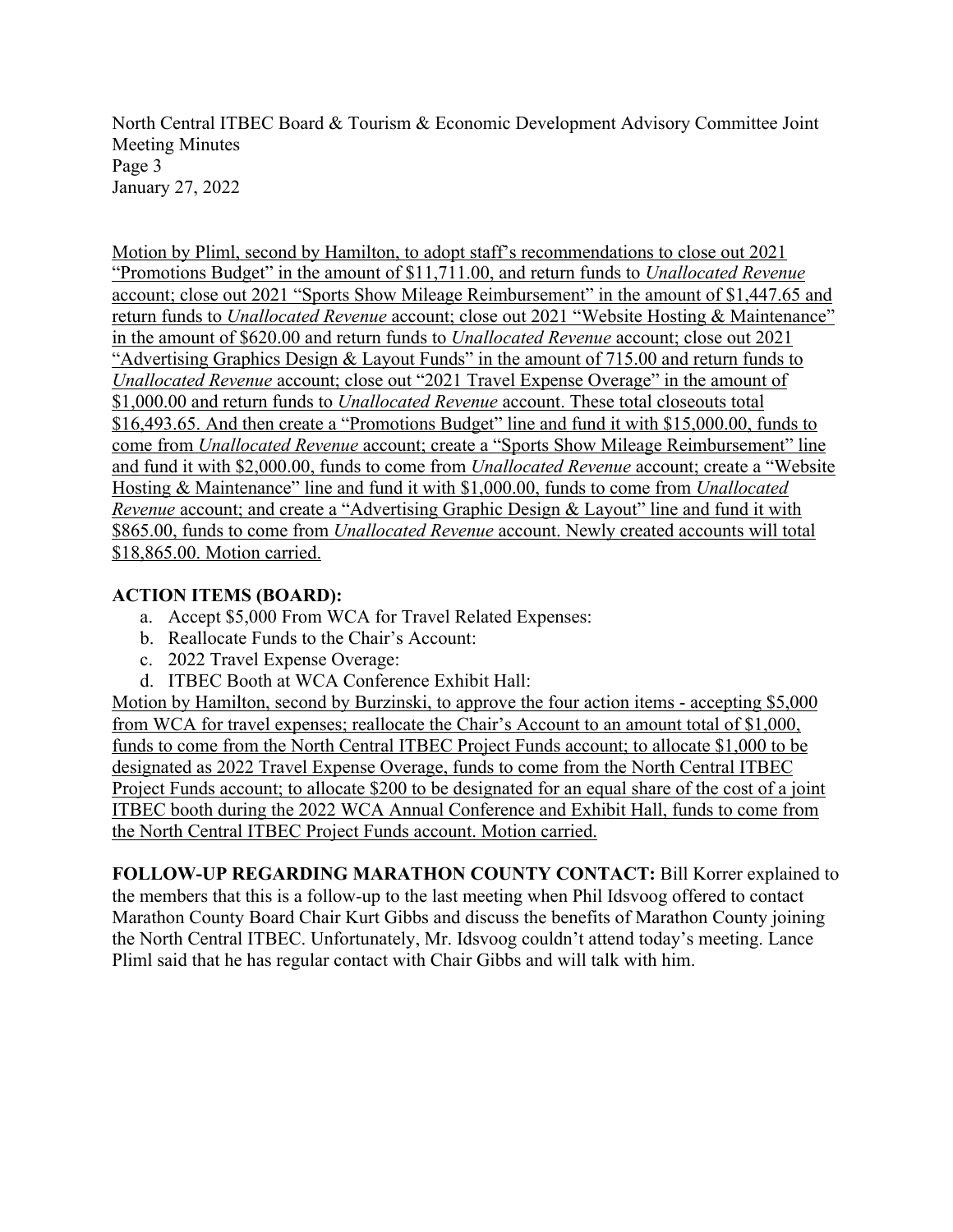North Central ITBEC Board & Tourism & Economic Development Advisory Joint Meeting Minutes Page 4 January 27, 2022

## **COUNTY ISSUES ROUNDTABLE DISCUSSION:**

a. Consideration of County Tax Rate Restraints and Limits: Forest County Supervisor William Chaney shared a summary of the challenges that Forest County is facing with funding county operations because of several factors, the biggest issue being the inability to levy for sufficient dollars because of state mandates restraints. Chaney said if this pattern stays, the state will need to tell which mandated services can be dropped because there won't be any way to pay for everything under the current laws. WCA Board Chair Pliml said that the levy limits continue to be a top priority for the Association. Chair Pliml also pointed out that having individual citizens contact their elected representatives with their concerns carries a lot of weight with them. WCA's government affairs team does a super job talking with legislators, but the state legislators' ears really perk up when somebody that can vote for them contacts them about issues near and dear to the citizens.

# **MARKETING REPORT:**

- a. 2022 Sports Shows Update: The Green Bay Camping Show is this weekend. Members are setting up today. Unfortunately, there were a couple of booth shifts with only one person working, so it may be a little hectic. At this point, no other sports shows are being planned.
- b. 2022 Marketing Plan Update: Sara Brish said that the marketing team hasn't had a chance to meet yet, so there isn't any new to share. Lance Pliml said that with the 2022 dues coming in, it might be a good time for the marketing team to look at some other marketing opportunities. Chair Pliml said while it's nice to have some reserve funds, he felt the Board would likely look favorably on releasing some more promotional dollars to the marketing team.

## **STATE DEPARTMENT UPDATES:**

- a. Tourism: Jeff Anderson informed the group that the Department's Winter Campaign is underway. They're also running a dedicated digital campaign to drive traffic to the Wisconsin Snow Report. The Governor's Conference on Tourism is scheduled as an inperson event in Madison on March 13 - 15, 2022. Annual tourism industry award nominations are now open. And the Wisconsin River Pro Rodeo held in Lincoln County - Merrill to be exact - was awarded a JEM Grant.
- b. WEDC: No one from WEDC participated in today's meeting.

**CONSIDERATION OF ITEMS FOR FUTURE AGENDA:** Potential County Membership Updates.